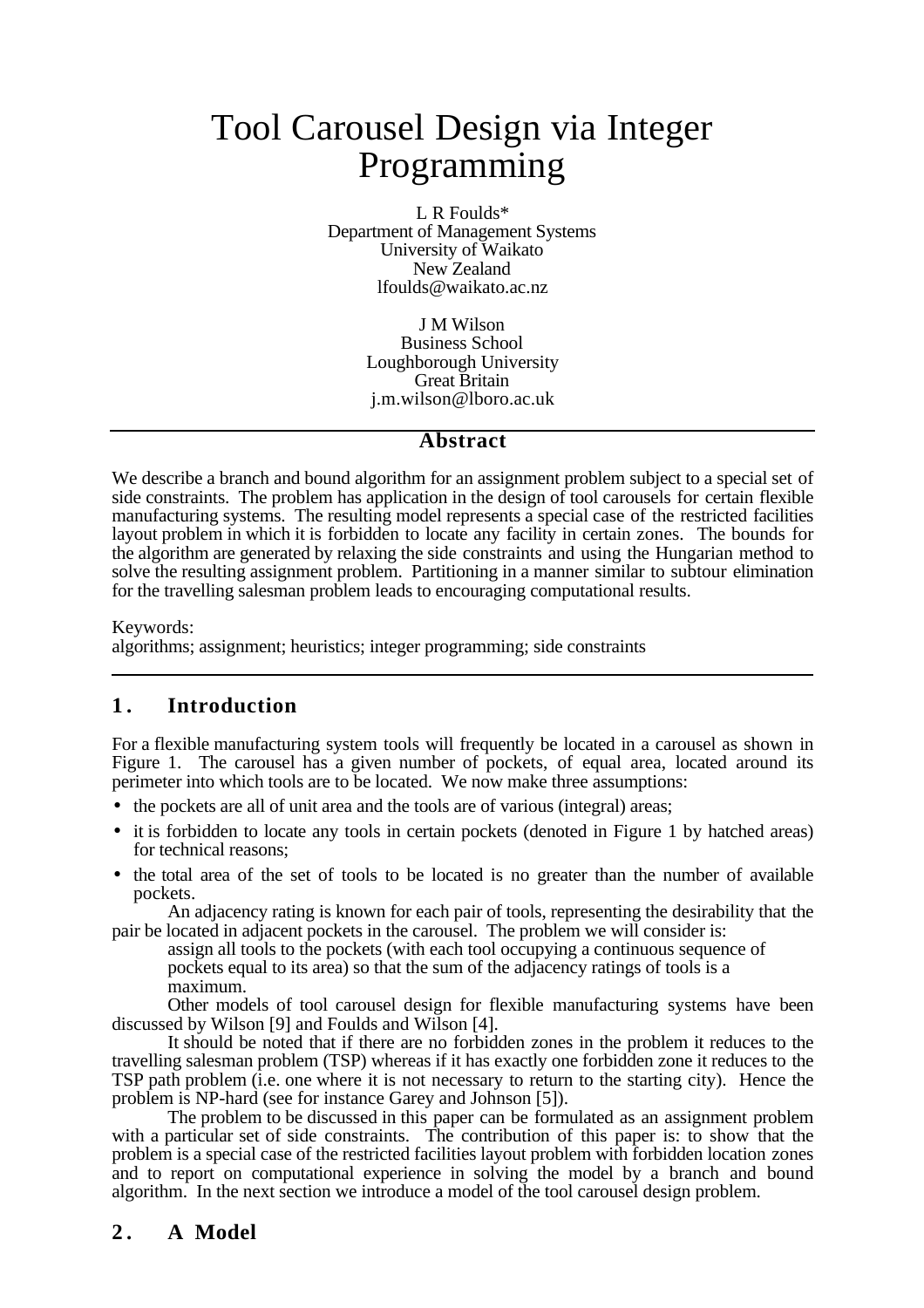Consider the assignment of tools to the pockets of a flexible manufacturing system of the type shown in Figure 1.



1. The pockets of a circular tool carousel, with forbidden zones hatched.

As can be seen from Figure 1 there are m sequences of adjacent pockets, each separated in turn by a forbidden zone. The pth such sequence is called the pth  $slot$  and comprises  $A_p$  pockets. Let the forbidden zones be numbered 1,2, ..., m. We assume there are n tools to be located in the slots and that the ith tool must occupy a continuous sequence of a pockets in exactly one slot,  $i = 1, 2, \ldots$ , n. We shall also assume that there exists a feasible allocation of tools to slots.

We further assume that the problem to be described is *balanced* in the sense that

$$
\sum_{i=1}^{n} a_i = \sum_{p=1}^{m} A_p \quad . \tag{2.1}
$$

If the right hand side of equation (2.1) is strictly greater than the left hand side then we introduce dummy tools each requiring one slot to fill empty slots.

There is an *adjacency rating*  $\overrightarrow{r}_{ij}$  (i = 1, 2, ..., n; j = i+1, i+2, ..., n). It is considered to be

a measure of the suitability of locating tools i and j adjacently in the same slot in such a manner that one of the pockets in which tool i is located and one of the pockets in which tool j is located are consecutive in the pocket numbering. The pocket with the lower number (and hence the tool located in it) will be described as *immediately to the left* of the higher numbered pocket. It will be advantageous if a certain tool is immediately to the left of another one when it was the previous one to be used in the production cycle. The forbidden zones will sufficiently break up the advantages of adjacency that a tool immediately to the left of a forbidden zone and a tool immediately to the right of the same forbidden zone will have zero adjacency advantage. In addition, it can be assumed that pockets are numbered so that a forbidden zone lies to the immediate left of pocket 1.

The higher the value of the  $r_{ii}$  rating, the more desirable it is considered to locate tools i and j adjacently. (The adjacency ratings defined between dummy tools  $n+1$ ,  $n+2$ , ..., if they exist, and all other tools are defined to be zero, but in what follows we assume that there are no such tools. The objective is to locate all the n tools in the slots so as to maximise the sum of the adjacency ratings of pairs of tools which are located in adjacent pockets. To this end we define the decision variable  $x_{ii}$  such that:

1, if tool i is located immediately to the left of tool j, and

$$
\mathbf{x}_{ij} = \{
$$

0, otherwise,

 $(i = 1, 2, ..., n; j = 1, 2, ..., n; i \neq j)$ 

Then the objective is to

Maximise 
$$
Z(X) = \sum_{i=1}^{n} \sum_{j=1}^{n} r_{ij} x_{ij}
$$
 (2.2)

Objective (2.2) is constrained by: each tool can be immediately to the left of at most one other tool, i.e.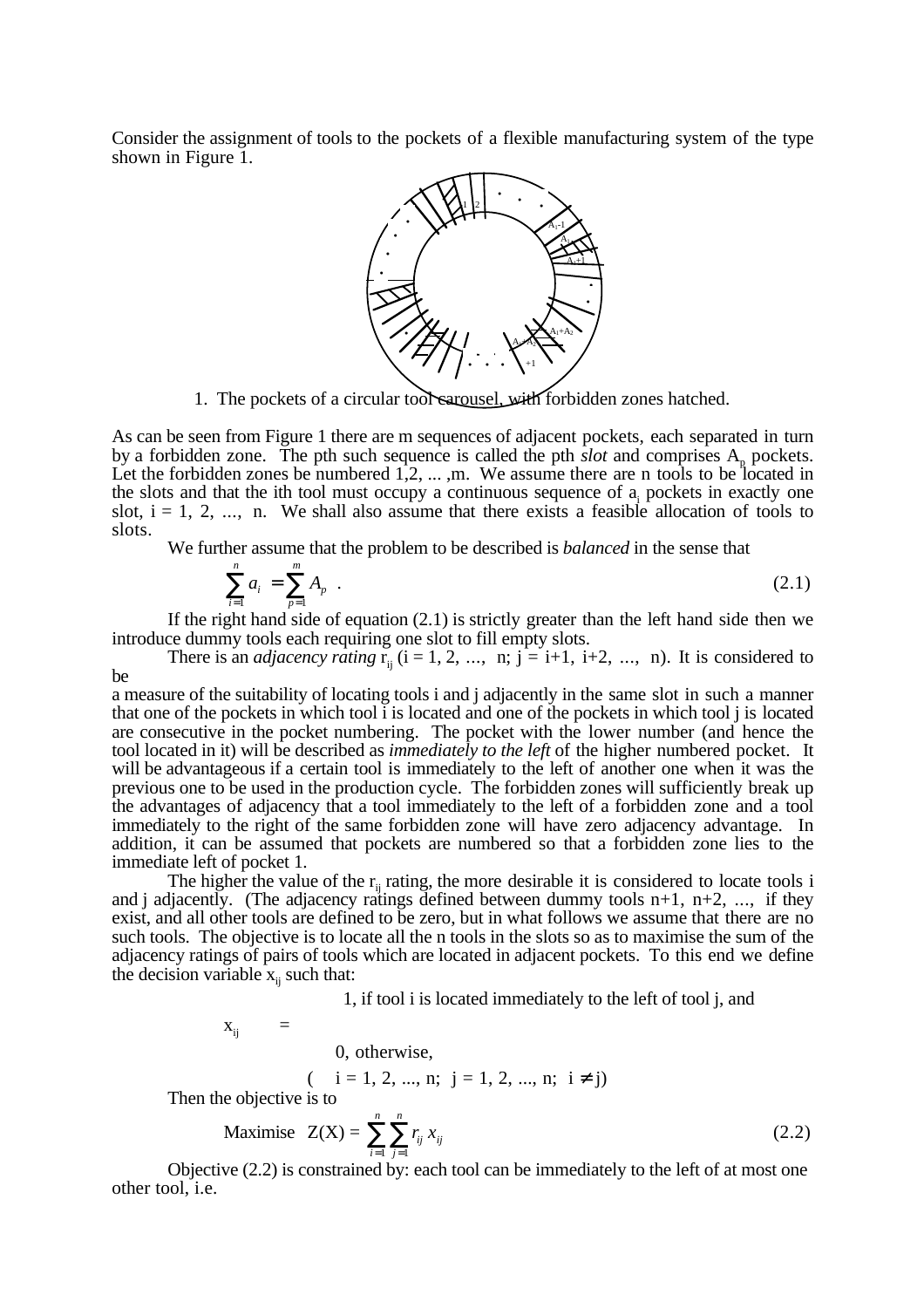$$
\sum_{j=1}^{n} x_{ij} \le 1, \quad i = 1, 2, \dots, n. \tag{2.3}
$$

Each tool can have at most one other tool to its immediate left, i.e.

$$
\sum_{i=1}^{n} x_{ij} \le 1, \quad j = 1, 2, \dots, n. \tag{2.4}
$$

Two further conditions are also required.

- (a) Because we assume the problem is balanced, to each slot p, say, must be allocated tools whose total number of pockets is  $A_n$ .
- (b) If tool i is immediately to the left of tool  $\mathbf i$  and tool i is in slot p, then
- tool j must be in slot p and if tool i is immediately to the left of tool j

and tool i is not in slot p, then tool j cannot be in slot p.

The modelling of (a), and (b), will give rise to further linear constraints and binary decision variables, which will not be presented as they will be relaxed in a subsequent formulation and not required in explicit form.

Thus the problem is to maximise objective (2.2) subject to constraints (2.3), (2.4), and conditions (a), and (b). We term this *Problem 1*. On referring to Figure 1 it can be seen that this problem is a facilities layout problem in which each tool represents a facility and the set of prockets represents the area in which they are to be laid out. Recent work on facilities layout models and techniques has been surveyed by Heregu [7] and by Foulds [2]. The problem at hand represents a special case of those just referenced in that it is, in essence, one dimensional, and involves the restriction that the placement of facilities in certain zones is forbidden. Such restricted facilities layout problems have been analysed by Foulds and Hamacher [3], and Hamacher and Nickel [6]. We now go on to devise a branch and bound algorithm for Problem 1. It should be noted that, if the constraints of Problem 1 were to be formulated as an integer programming model, several thousand constraints would be required even if n takes a value as small as 10. Such a model would be hard to solve in reasonable computational time.

### **3 . A Branch and Bound Algorithm**

Problem 1 can be transformed into an assignment problem with side constraints, and we show how to devise a branch and bound algorithm for it. We now augment Problem 1 with additional variables and provide values for certain  $r_{ij}$  ratings. Further, to associate with tools placed in the last (highest numbered) pocket of a slot, we introduce a dummy tool into each forbidden zone, and we introduce additional variables

$$
x_{ij}
$$
,   
 i = 1, 2, ..., n; j = n + 1, ..., n + m and i = n + 1, ..., n + m;  
 j = 1, 2, ..., n

such that

 $x_{i,n+k} = 1$ ,  $(1 \le k \le m)$  if tool i is to the immediate left of forbidden zone k,  $= 0$ , otherwise,

and

 $x_{n+k,j} = 1$  ( $1 \le k \le m$ ) if forbidden zone k is to the immediate left of tool j,  $= 0$ , otherwise.

We further define

 $r_{ii} = -M, i = n + 1, ..., n + m,$  $r_{ij}^{\dagger} = 0$ , i = 1, 2, ..., n; j = n + 1, ..., n + m and  $i = n + 1, ..., n + m$ ;  $j = 1, 2, ..., n$ , and  $r_{ii} = -M$ ,  $i = n + 1$ , ...,  $n + m$ ;  $j = n + 1$ , ...,  $n + m$ , where M is an arbitrarily large number.

The additional x variables are introduced into (2.2), (2.3), and (2.4), but are not involved in conditions (a), or (b) of Section 2 and cause the generation of m additional constraints in each of  $(2.3)$  and  $(2.4)$ . By removing constraints  $(a)$ , and  $(b)$  and replacing the inequalities in (2.3) and (2.4) by equations, Problem 1 becomes:

#### **Problem 2**

Maximize 
$$
Z(X) = \sum_{i=1}^{n+m} \sum_{j=1}^{n+m} r_{ij} x_{ij}
$$
 (3.1)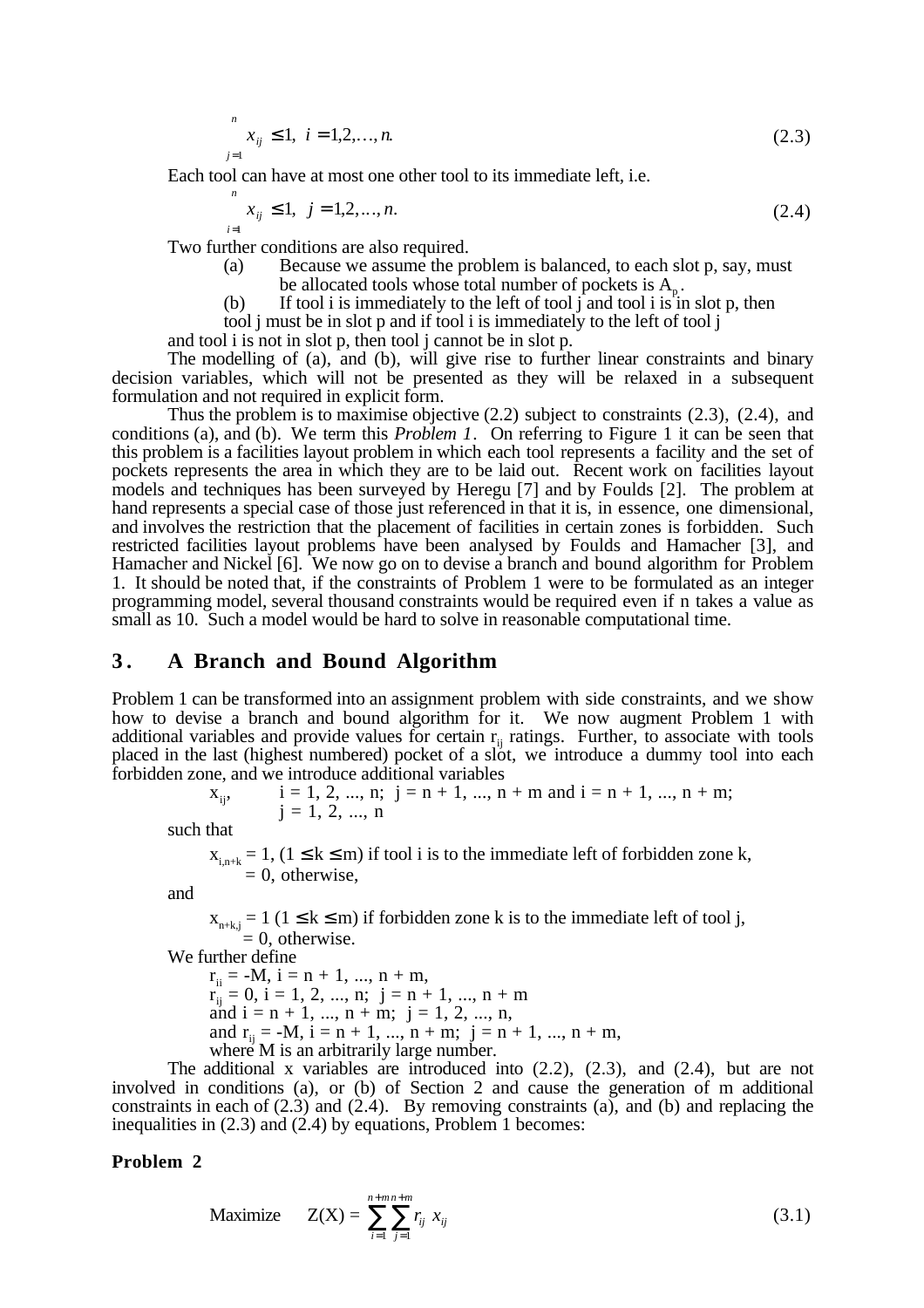subject to

$$
\sum_{i=1}^{n+m} x_{ij} = 1, j = 1, 2, ..., n + m,
$$
\n(3.2)

$$
\sum_{j=1}^{n+m} x_{ij} = 1, \, i = 1, 2, \, ..., \, n + m,
$$
\n(3.3)\n
$$
x_{ij} = 0 \text{ or } 1, \, i = 1, 2, \, ..., \, n + m; \, i = 1, 2, \, ..., \, n + m; \, (i \neq i)
$$
\n(3.4)

$$
x_{ij} = 0 \text{ or } 1, 1 = 1, 2, ..., n + m; j = 1, 2, ..., n + m; (i \neq j)
$$
(3.4)  
This is the classical Assignment Problem which can be solved efficiently by the  
Hungarian method, first devised by Kuhn [8]. Solutions to this relaxed problem act as bounds  
in the branch and bound algorithm to be explained. These bounds are calculated as follows.  
Figures 2 and 3 illustrate a simple tool problem and its solution, denoted by X'.

2. A 2 slot 4 tool problem with A<sub>1</sub>=5, A<sub>2</sub>=4, a<sub>1</sub>=2, a<sub>2</sub>=3, a<sub>3</sub>=2, a<sub>4</sub>=2, shown as a strip.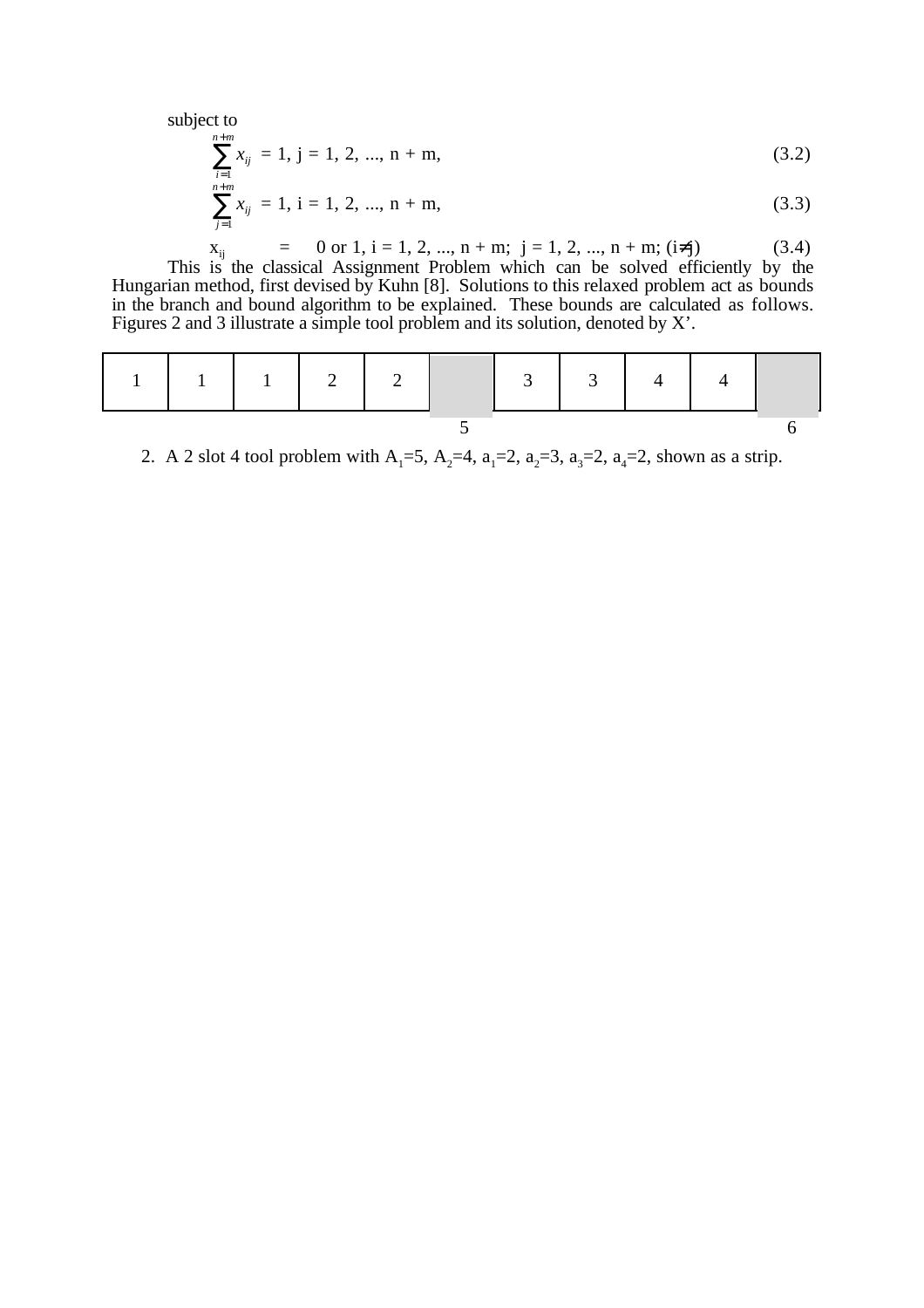

3. Non-zero occurrences of  $X_{ii}$  for 2 slot 4 tool problem.

Consider a solution X'. If  $x'_{ii} = 1$  in X', then we say that tools i and j are in the same *adjacency set*  $(1 \le i, j \le n)$  and hence must both be assigned to the same slot. A tool i  $(1 \le i \le n)$ n) for which  $x'_{ij} = 0$  for  $j = 1, 2, ..., n$  and  $x'_{ij} = 1$  for some  $j \in \{n + 1, ..., n + m\}$  will not be adjacent to any other tools and will be assigned to a single adjacency set comprising itself, and will be the only tool assigned to a particular slot. There will be at least m adjacency sets in any solution X'; exactly m are required of a solution to Problem 1. This notion provides a partitioning procedure for a branch and bound procedure. Suppose X' produces the adjacency sets:  $S_p$ ,  $p = 1, 2, ..., m$ , say. The number of pockets,  $N_p$ , required in total by the tools of each  $S_p^{\text{r}}$  can be calculated as:

$$
N_p = \sum_{i \in S_p} a_i, p = 1, 2, ..., m. \tag{3.5}
$$

If the  $N_p$ 's can be renumbered as say  $N'_1$ ,  $N'_2$ , ...,  $N'_m$ , so that

 $N_p^r = A_p$ ,  $p = 1, 2, ..., m$ , (3.6)

then a feasible solution to Problem 1 has been identified, as condition (a) of Section 2 will be satisfied. This is because of  $(3.6)$  and the fact that the satisfaction of constraints  $(3.2)$ and  $(3.3)$  by X' imply that constraints  $(2.3)$  and  $(2.4)$  will be satisfied, respectively. It will be convenient to assume, without loss of generality,

 $N'_{p} \ge N'_{p+1}$  and  $A_{p} \ge A_{p+1}$  p = 1, 2, ..., m - 1. Thus if (3.6) does not hold there must exist at least one adjacency set, the qth say, for which

 $N'_{q} > A_{p}$  for  $p = q + 1, ..., m$ . (3.7)

Suppose that the N'<sub>q</sub> identified corresponds to the values:

 $x^{i}$   $\frac{1}{i_1 i_2} = x^{i}$   $\frac{1}{i_2 i_3} = \dots = x^{i}$   $\frac{1}{i_{b-1} i_b}$  $\sum_{i_1,i_2} x_{i_2,i_3} = \dots = x_{i_{b-1}i_b} = 1$ , all other  $x_{i_{b}} = 0$ , in  $N'_{a}$ .

That is, tools  $i_1$ ,  $i_2$ , ...,  $i_{b-1}$ ,  $i_b$  are to be allocated to a slot, in that order, with  $i_1$  located first, with  $i_2$  adjacent to it,  $i_3$  next, and  $i_b$  located last. Unfortunately the total number of pockets required by this set of tools is greater than that for any slot. Thus it is impossible for this set of tools to compromise an adjacency set. This leads to a valid partition of the set of feasible solutions to Problem 1 represented by the node N, say, in the branch and bound decision tree represented by X' as follows. A branch is made from node N, where the variables in Problem 2 are at the values given by X', but with the following variable set:

node N + 2:  $x_{i_{s,i_{s+1}}} = 0$ , where s is chosen such that  $r_{i_{s}i_{s+1}} = \min(r_{i_{t}i_{t+1}}:t=1,2,...,b-1),$ 

provided  $x_{i,i_{s+1}}$  has not already been fixed at node N or one of its predecessors. Node  $N + 1$  has  $x_{i,i_{s+1}}$  set to 1. Nodes with higher node numbers will be developed before nodes with lower node numbers.

This partitioning procedure is illustrated in Figure 4.

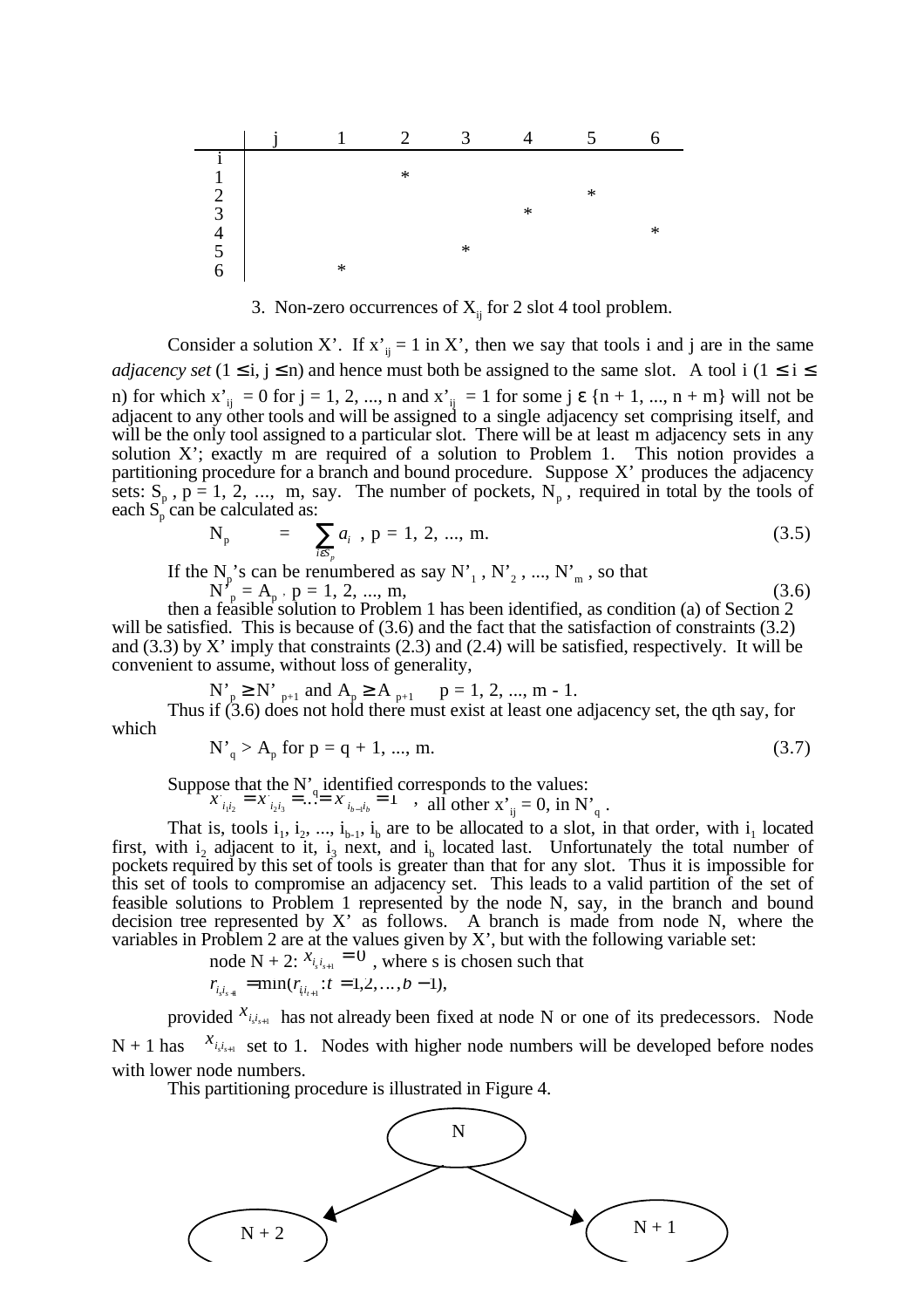$$
\mathcal{X}_{i_s \hspace{0.05cm} i_{s+1}} = 0 \hspace{2cm} \mathcal{X}_{i_s \hspace{0.05cm} i_{s+1}} = 1
$$

# 4. Branching on variable  $\mathcal{X}_{i_s}$   $_{i_{s+1}}$  from node N

If there are more than m adjacency sets, those that contain a subset of tools, none of which are immediately to the left of any forbidden zone, are identified. Each such set is identified as  $N'_{q}$  in turn, and the index s is chosen which corresponds to the minimal adjacency value over all such sets. The partitioning then proceeds as set out above, but two further elaborations are introduced.

#### **First**

At any branch of the tree it may be true that for some values of  $p = 1, 2, ..., m$ ,  $N'_{p} = A_{p'}$  thus partially satisfying  $(3.6)$ . Then as soon as the step that involves  $(3.7)$  is used, there is the possibility that the set of values of p for which  $N_p = A_p$  will change. For this reason a branchand-fix phase has been introduced into the algorithm to fix a subset of tools in a slot at some node.

If it turns out that particular "fixes" generate descendants of a node leading to infeasible or bounded solutions, then the corresponding "unfixed" part of the branch and bound tree remains unexplored and available to possibly yield a feasible or optimal solution to the complete problem.

#### **Second**

It was found useful to introduce the following fathoming test to detect when "fixing" was likely to become too restrictive on further development of the branch and bound tree. At each node a record is kept of any region  $A_p$  which is being "fixed" at that node. Thus corresponding to each node there will be a set of regions  $A<sub>p</sub>$  which are not fixed. Similarly, because of the fixing of x variables at nodes, there will be a set of tools at each node which have not been allocated (fixed). The test is:

at node N, if the number of unallocated tools which require an odd number of pockets is smaller than the number of unfixed slots which contain an odd number of pockets, then node N is fathomed.

### **4 . Example**

Consider the following example with m=3, n=8 and  $A_1$ =6,  $A_2$ =5,  $A_3$ =5.  $(3 \t2 \t4 \t1 \t1 \t3 \t1 \t1).$  $a =$ 

| u     |        |        |        |        |         |          |         |      |  |
|-------|--------|--------|--------|--------|---------|----------|---------|------|--|
|       | $-M$   | 17     | $-M$   |        |         | 28 23 17 | 66      | 38   |  |
|       | $\ast$ | $-M$   | 49     | 94     | 30      | 40       | 10      | 33   |  |
|       | ∗      | $\ast$ | $-M$   | 49     | 31      | -M 67    |         | 23   |  |
| $r =$ | *      | $\ast$ | ∗      |        | $-M$ 15 | 69       | 84      | 32   |  |
|       | *      | *      | $\ast$ | $\ast$ |         | $-M$ 27  | 30      | 55   |  |
|       | *      | $\ast$ | $\ast$ | $\ast$ | $\ast$  | $-M$     | 14      | 99   |  |
|       | *      | $\ast$ | $\ast$ | ∗      | ∗       | $\ast$   | $-M$ 94 |      |  |
|       | ∗      | $\ast$ | $\ast$ | $\ast$ | $\ast$  | $\ast$   | $\ast$  | $-M$ |  |
|       |        |        |        |        |         |          |         |      |  |

The following is the sequence of nodes explored.

|  | N P slt1 (size) slt2 slt3 slt4 slt5 sol action                |  | $(size)$ $(size)$ $(size)$ $(size)$ $(size)$ |  | decision    |
|--|---------------------------------------------------------------|--|----------------------------------------------|--|-------------|
|  | $0 \t - \t 3,7(5) \t 1(3) \t 5(1) \t 6,8(4) \t 2,4(3 \t 453)$ |  |                                              |  | fix(3,7,10) |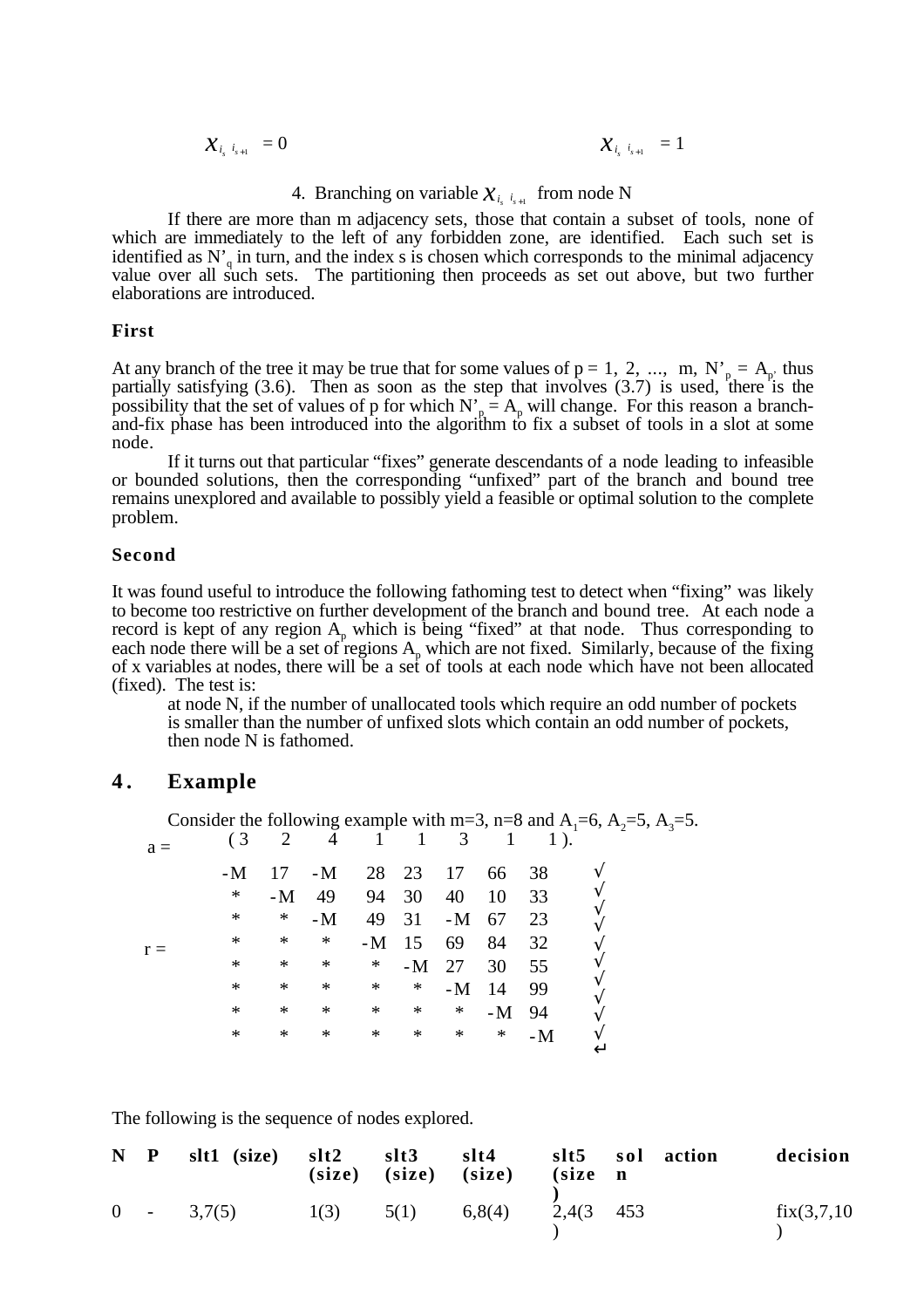| $\overline{2}$ | $\theta$           | 3,7(5)                                 | 1(3)                       | 5(1)                      | 6,8(4)     | 2,4(3) | 453               | fixed $(3,7)$                                         |                                                  |
|----------------|--------------------|----------------------------------------|----------------------------|---------------------------|------------|--------|-------------------|-------------------------------------------------------|--------------------------------------------------|
| $\overline{4}$ | $\overline{2}$     | 3,7(5)                                 | 1(3)                       | 5(1)                      | 6,8(4)     | 2,4(3) | 453               | fixed $(7,10)$                                        |                                                  |
| 6              | 4                  | 3,7(5)                                 | 1(3)                       | 5(1)                      | 6,8(4)     | 2,4(3) | 453               | fixed $(10,3)$                                        | break slt4<br>or slt5                            |
| 8              | 6                  | 3,7(5)                                 | 5,2,4(4)                   | 1(3)                      | 6,8(4)     |        | 389               | unfixed $(4,2)$                                       | break slt4                                       |
| 10<br>12       | 8<br><sup>10</sup> | 2,4,6,8,5(8)<br>2,4,6,8,1(10)          | 3,7(5)<br>3,7(5)           | 1(3)<br>5(1)              |            |        | 384<br>367        | unfixed $(8,6)$<br>unfixed $(8,5)$                    | break slt1<br>break slt1                         |
| 14             | <sup>12</sup>      | 3,7(5)                                 | 1(3)                       | 5(1)                      | 2,4,6,8(7) |        | 362               | unfixed $(8,1)$                                       | break slt4                                       |
| 16<br>18<br>20 | 14<br>16<br>18     | 5,2,4,6,8(8)<br>2,4,6,8(7)<br>2,4,1(6) | 3,7(5)<br>3,7(5)<br>3,7(5) | 1(3)<br>1,5(4)<br>5,6,8(5 |            |        | 359<br>352<br>315 | unfixed $(8,2)$<br>unfixed $(5,2)$<br>unfixed $(4,6)$ | break slt1<br>break slt1<br>feasible<br>solution |

Backtracking now commences until optimal solution found.

| . |  |                                           |  |
|---|--|-------------------------------------------|--|
|   |  | $108$ $106$ $2,4,6(6$ $3,5(5)$ $1,7,8(5)$ |  |

Then optimality is established in a total of 142 nodes.

| Key:                       |                                                                                                |
|----------------------------|------------------------------------------------------------------------------------------------|
| N                          | $=$ node number                                                                                |
| P                          | $=$ preceding node in tree                                                                     |
| soln.                      | $=$ current solution value                                                                     |
| unfixed                    | $=$ set to 0                                                                                   |
| fixed                      | $=$ set to 1                                                                                   |
| (size)                     | $=$ total size of tools allocated to the slot                                                  |
| $slt1, slt2, \ldots, slt5$ | $=$ tools assigned to slots 1-5                                                                |
|                            | It should be noted that only slots 1,2 and 3 are genuine slots and slots 4 and 5, if occupied, |
| contain a cycle.           |                                                                                                |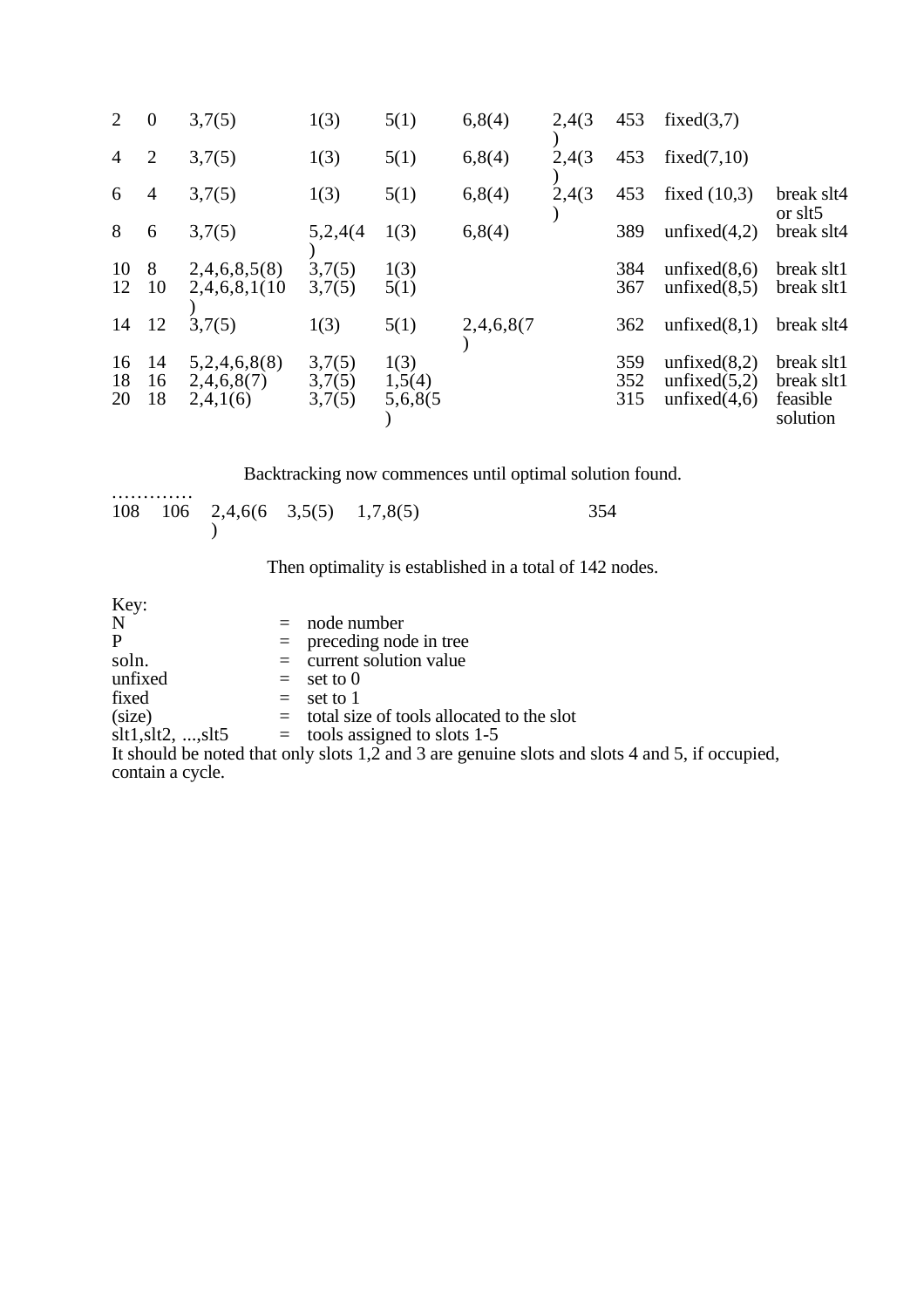# **5 . Computational Experience**

The algorithm described in Section 3 was programmed in FORTRAN 77 and implemented on a Honeywell Series 9000 computer. The assignment algorithm used to solve the relaxed problem was the version of Burkard and Derigs [1]. One typical problem to be solved had the following specifications m = 10, n = 20,  $\sum A_p = 70$  and was solved at node number 4437, with optimality proved at node 4729 in a total of  $23.6$  CPU seconds.

A set of similar problems with the dimensions  $m = 10$ ,  $n = 30$  was randomly generated as follows. Data values were chosen randomly from uniform integer distributions. Each value of  $r_{ij}$  was chosen from the distribution (10,99), each value of  $A_p$  from the distribution (5,10) and each value of  $a_i$  from the distribution (2,5). Only results for feasible problems are reported and a limit of 20000 branch and bound nodes was set. Table I summarises the results of testing 16 problems. On average, the problems required about 8000 nodes and 50 seconds of CPU time. In Table I the problems are divided into four sets according to the variability of the  $a_i$  or  $A_n$  values. L indicates problems for which the standard deviation, S1, of the  $a_i$  values (respectively, S2 for  $A_p$  values) was on or below the median of the problems tested and H indicates problems for which S1 (S2 respectively) was above the median. From Table I, it appears that problems with less variability in  $a_i$  values converge more rapidly to a solution than those problems with higher variability.

#### **Table I Performance of test problems**

|                |    |        | nodes to optimal solution |        | nodes to completion | CPU seconds |         |
|----------------|----|--------|---------------------------|--------|---------------------|-------------|---------|
| S <sub>1</sub> | S2 | lowest | highest                   | lowest | highest             | lowest      | highest |
|                |    | 49     | 13109                     | 87     | 13747               | 0.4         | 78.5    |
|                |    | 49     | 13781                     | 93     | 14963               | 0.4         | 83.9    |
| H              |    | 8309   | 12045                     | 12999  | 18107               | 80.7        | 103.2   |
| H              |    | 2923   | 14297                     | 3299   | 17869               | 13.7        | 105.3   |

## **7 . Summary and Conclusions**

We have described a problem in the design of tool carousels for flexible manufacturing systems and modelled it as a zero-one integer programming model. We showed how the model can be transformed into an assignment problem subject to a particular set of side constraints. We detailed a branch and bound algorithm for this problem. The bounds for this problem are calculated by relaxing the side constraints and solving the resulting assignment problem by the Hungarian method. Partitioning in the algorithm is carried out in a manner akin to subtour elimination for the travelling salesman problem. The algorithm is capable of solving problems of small to moderate size in reasonable computing time.